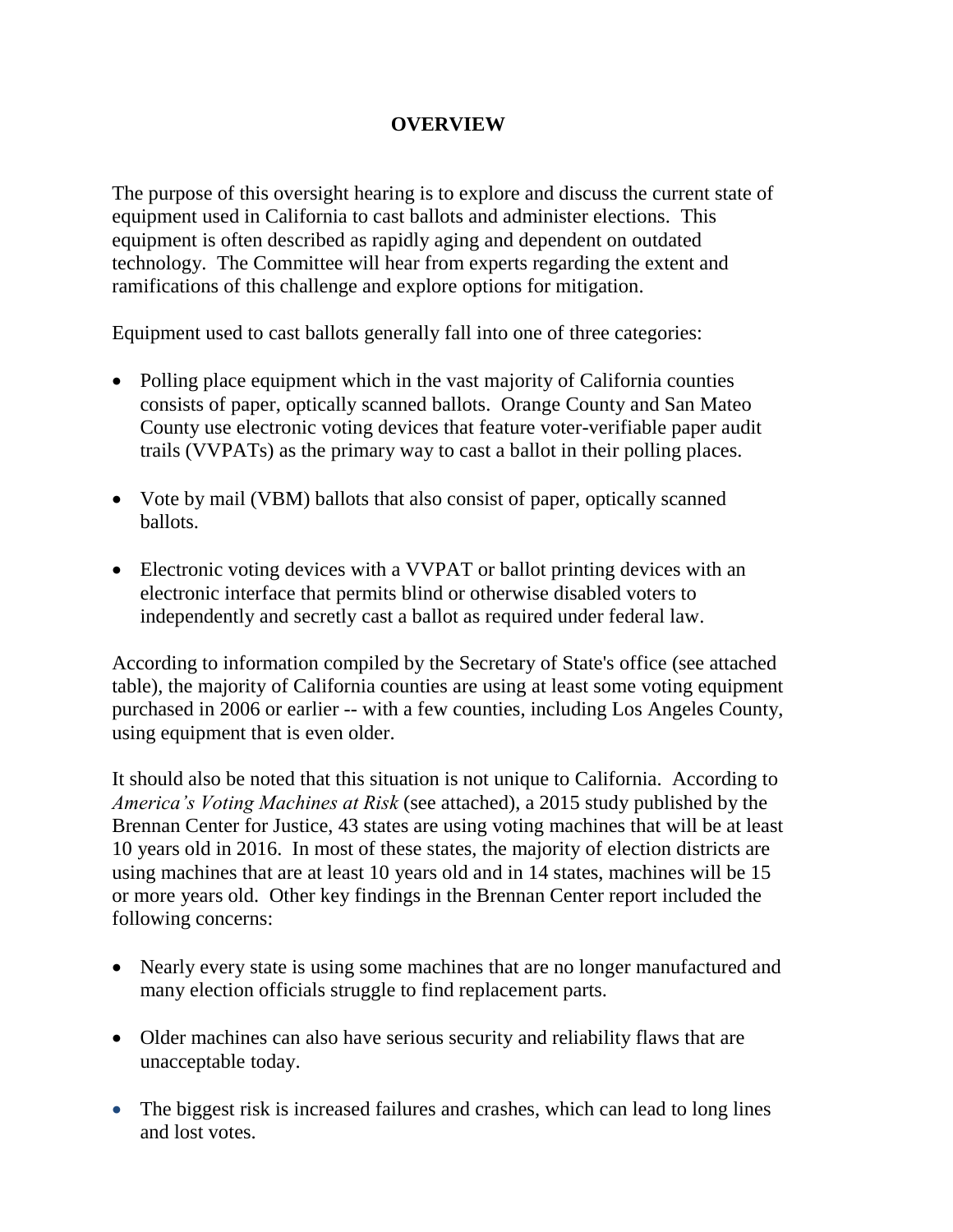The Secretary of State's office estimates that the price to replace the existing voting systems in all of California's 58 counties is approximately \$450 million. That estimate would not only include replacement of systems on which voters actually cast ballots, but other equipment as well that is necessary for processing, tabulation, mailing, etc., including equipment not yet commonly in use such as ballot-on-demand printing systems and electronic poll books.

Regarding this challenge, Secretary of State Alex Padilla and Orange County Registrar of Voters Neal Kelley stated the following in a jointly authored op-ed column:

*A threat to California elections is on the horizon. California voting equipment is near its life expectancy. Our diligent upkeep of these aging voting systems should minimize the risk of any problems in the 2016 elections, but California must take action to modernize our voting equipment for future elections.*

*Most of us remember the 2000 presidential election which concluded with the Supreme Court of the United States settling the Bush v. Gore legal battle. Remember the butterfly ballots and hanging chads? Many point to the aging voting systems in Florida as responsible for the crisis that triggered the court's intervention. In response, Congress acted in a bipartisan manner when they passed the Help America Vote Act (HAVA) which provided funding to modernize voting systems in all fifty states.*

*That was more than 13 years ago. Today, we are back where we started with aging voting systems that may fail in future elections. A voting system isn't just what you use to mark your ballot, it includes the tallying machines and other equipment used by county registrars of voters to conduct an election. In California, we have 58 counties. Any one of them could run into problems in the coming years.*

*We are quickly approaching a crossroads and important investments must be made. The chances of a gridlocked Congress allocating funding are slim, and crossing our fingers isn't a plan. California counties alone cannot bear the financial burden of purchasing the new systems we will need in the coming years. They need our help. Our current voting systems were designed and engineered in the 1990s. We wouldn't settle for 20 year old technology and reliability when it comes to our cell phones and computers; our voting systems are no different.*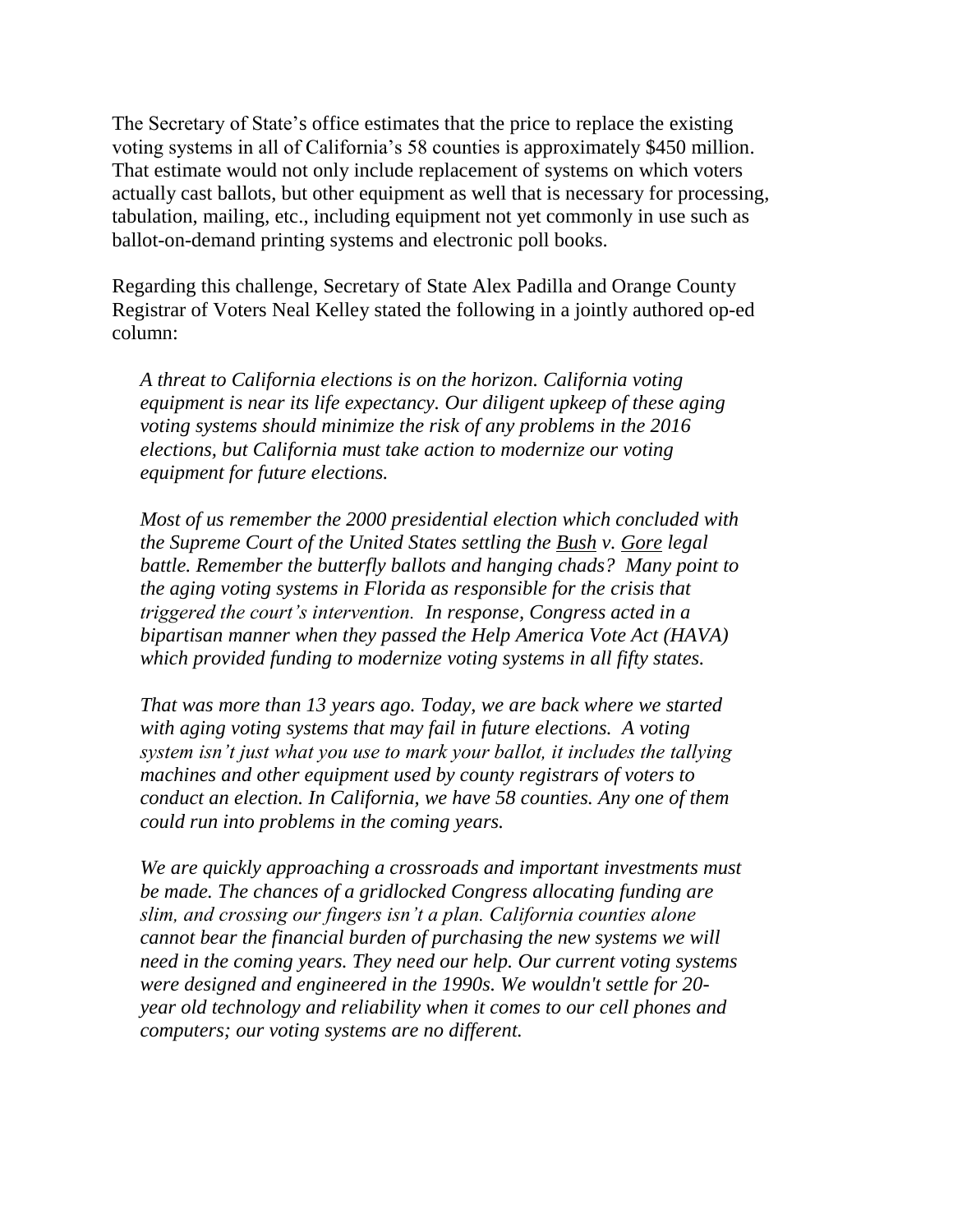## **Who Currently Pays for Elections in California?**

Existing law generally requires all expenses authorized and necessarily incurred in the preparation for, and conduct of, elections to be paid from the county treasuries, except that when an election is called by the governing body of a city or other local jurisdiction, the expenses shall be paid from the treasury of that jurisdiction.

Unfunded State Mandates: Since 1979, the California Constitution has required the state to reimburse local governments for certain state-mandated programs. Historically, the state deferred many mandate reimbursements to cities, counties, and special districts. Proposition 1A, which was approved by the voters in 2004, required the state to either (1) appropriate funds in the annual budget bill to pay outstanding claims for a mandate, or (2) suspend or repeal the mandate.

Six individual elections-related mandates have gone unreimbursed since 2011 with an additional three since 2013 -- the largest of which is for costs associated with changes in the law permitting any voter to request a VBM ballot or to be designated as a permanent VBM voter. Prior to that, only voters who had specified reasons were permitted to request a VBM ballot or become a permanent VBM voter.

In March, 2015, the Department of Finance reported that the total amount of these unfunded mandates had exceeded \$118 million to date. Despite this, no local jurisdictions administering elections have failed to comply with the requirements of the statutes that resulted in the mandates.

Special Vacancy Elections: From 1993 through 2007, the state reimbursed counties for the costs of special elections held to fill vacancies in the Assembly, Senate and Congress. Depending on location and timing, the cost to administer one of these special elections can exceed \$1 million each. However, the provision of state law that required the state to reimburse counties for the costs of these elections expired January 1, 2008.

Since then, numerous bills, including, most recently, AB 971 (Chang) of 2015, sought to once again reimburse counties for the costs associated with conducting these special elections. However, none of those bills were successfully enacted. In each instance the proposals received unanimous support in both Assembly and Senate election policy committees but died on suspense in either the Assembly or Senate Appropriations Committees. According to records provided by the Secretary of State, since 2008 there have been 45 special elections conducted to fill vacancies in the State Senate, Assembly and Congress.

SB 967 (Vidak), which was introduced on February 8, 2016, would require the state to pay expenses for these special elections incurred between January 1, 2008,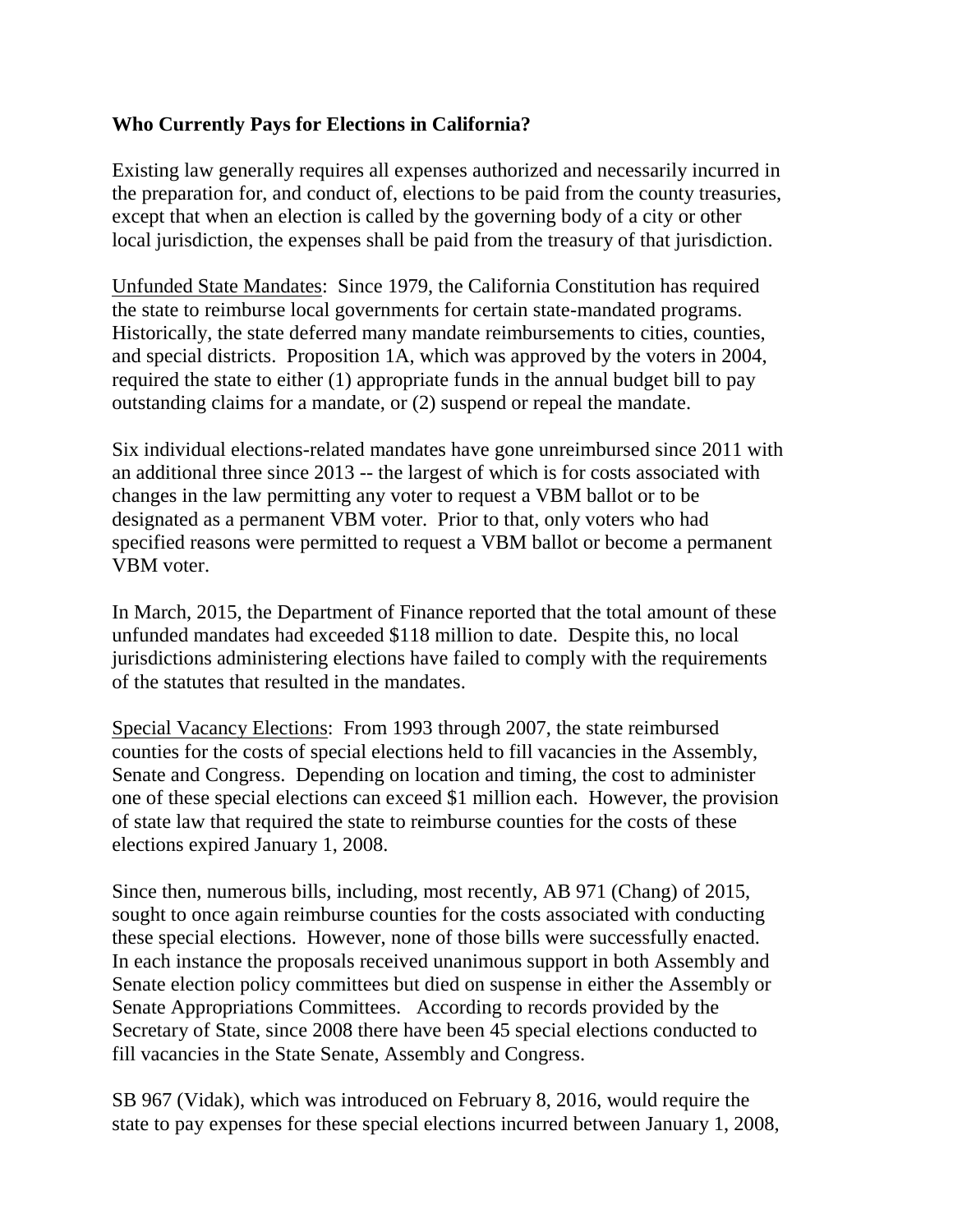and December 31, 2016. SB 967 is now pending in the Senate Committee on Elections and Constitutional Amendments.

## **Proposition 41, HAVA, and the Top to Bottom Review**

In September 2001, AB 56 (Shelley), Chapter 902 of 2001, also known as the Voting Modernization Bond Act of 2002, provided \$200 million in state bond funds to help counties pay for new voting equipment and established a Voting Modernization Board to carry out this task. Governor Gray Davis signed the bill and AB 56 became Proposition 41 and was placed on the March, 2002 ballot (see attached portions of the June, 2002 Voter Information Guide related to Proposition 41). Voters approved Proposition 41 with a 52 percent vote in favor of the measure.

The text of Proposition 41 stated that, "Fund money shall only be used to purchase systems certified by the Secretary of State" and that counties receiving funds must match "fund moneys at a ratio of one dollar of county moneys for every three dollars of fund moneys."

At the federal level, Congress passed and President George W. Bush signed the Help America Vote Act (HAVA) in 2002. Among its provisions, HAVA provided federal matching grants to states to help pay for modernizing voting equipment. According to the State Auditor, California received \$380 million in HAVA funds, \$195 million of which went to counties to replace their voting equipment beginning in 2004. Nearly all California counties purchased new voting systems, including several that opted for direct recording electronic (DRE) voting systems for use in polling places.

In 2007 however, then-Secretary of State Debra Bowen conducted a "top-tobottom" review of many of the voting systems certified for use in California. According to Secretary Bowen, the review was "designed to restore the public's confidence in the integrity of the electoral process and to ensure that California voters cast their ballots on machines that are secure, accurate, reliable, and accessible." Furthermore, the review uncovered a "number of security vulnerabilities in all of the voting systems they tested."

Following the review, the Secretary of State's office decertified and conditionally recertified several DRE voting systems that were being used in numerous California counties. As a result, many of the affected counties were unable to use their DRE systems for general polling place voting, and replaced them with paperbased optical scan voting systems.

In a press release dated August 15, 2007, Secretary Bowen stated, "Twenty-one counties rely on either the Sequoia Edge I, the Sequoia Edge II, or the Diebold